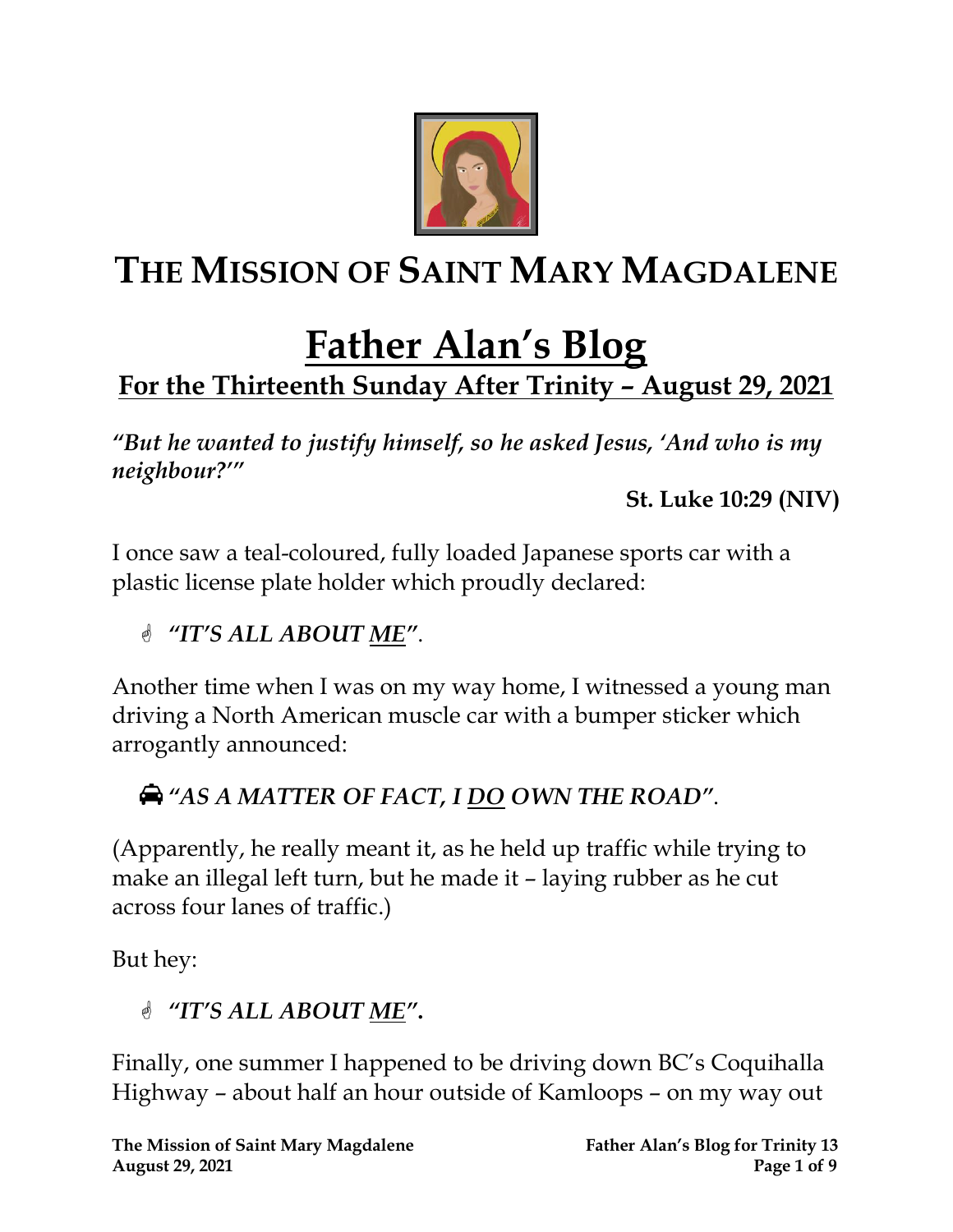to the West Coast, when I was passed like I was standing still by a candy-apple-red, Italian sports car with a licence plate which pompously proclaimed:

*"AVARICE"*.

But again:

*"IT'S ALL ABOUT ME"***.**

The world never ceases to amaze me with its selfishness and callous indifference toward others – and it never disappoints my low expectations for it, either – because it has a certain "value system" and a specific set of "priorities". Most of them start with:

 **"I"; or "ME"; or "MY"; or "MINE".**

As in:

- **"I come first."**
- **"ME – what's in it for ME? How does this affect ME?"**
- **"MY needs are more important than all others'."**
- **"MINE, it's all MINE for the taking."**

(Of course, we NEVER find this "ME FIRST" attitude in Christ's "One, Holy, Catholic, and Apostolic Church", do we?) The sad truth is, God's people (that is, members in good standing of the Body of Christ) often fall prey to this "ME FIRST" attitude of the world: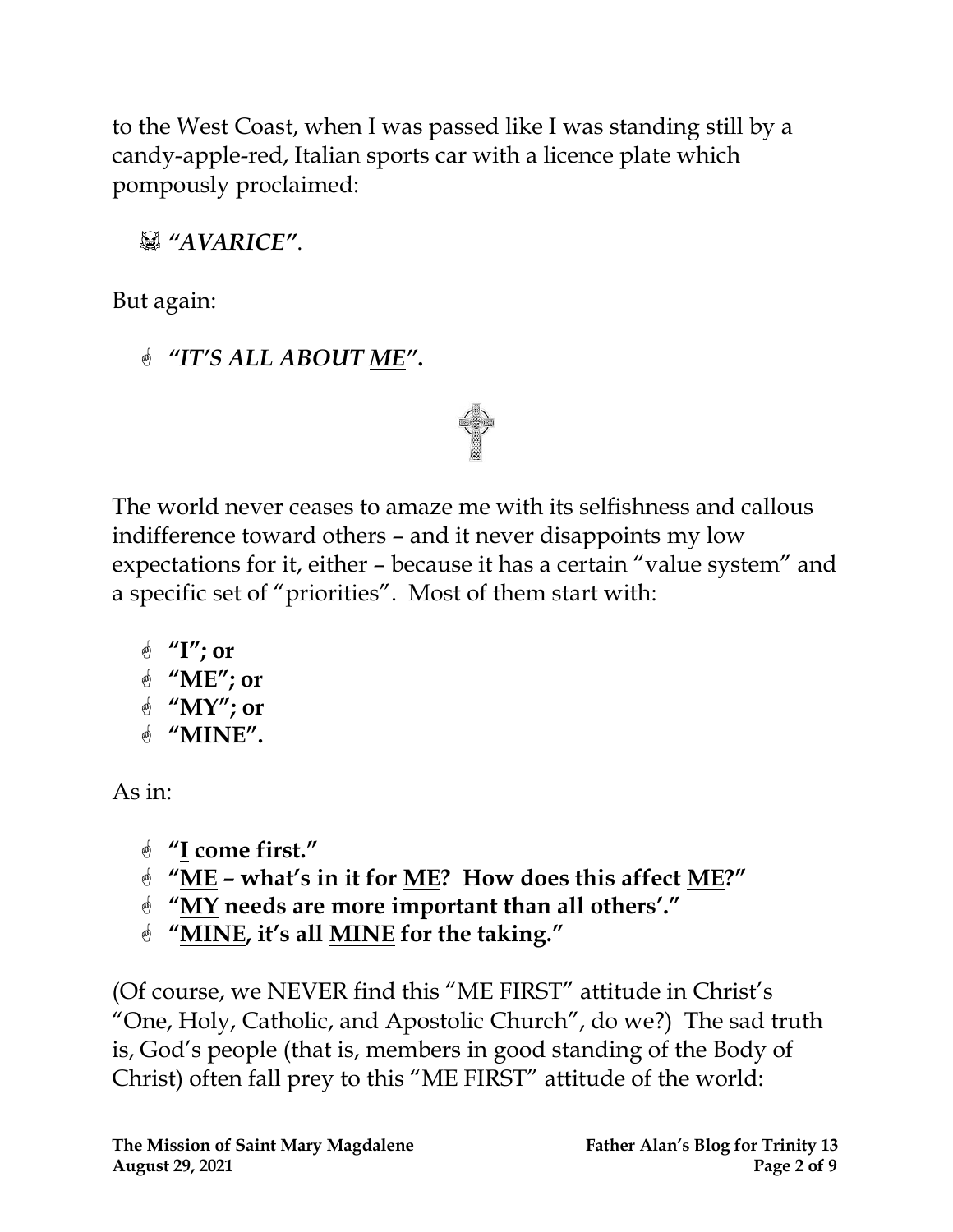- **"I come first."**
- **"ME – what's in it for ME? How does this affect ME?"**
- **"MY needs are more important than all others'."**
- **"MINE, it's all MINE for the taking."**

And The Church suffers. And its true work (that of serving a desperately hurting and needful world) often goes undone. **And, what's even worse, it's frequently those who do NOT profess the Name of Jesus Christ as their Lord and Saviour who manage to further the Lord's purposes for humanity**.



This is precisely the point that our Lord Jesus makes in today's Gospel Lesson (St. Luke 10:25-37). On one occasion, we are told (in verse 25), an expert in the Law of Moses stood up to test Jesus and asks:

#### *"Teacher, what must I do to inherit eternal life?"*

(The law expert was a scholar well-versed in the Scriptures who asked a rather common question, either to take issue with Jesus or, more likely, simply to see what kind of teacher Jesus was.) In any case, knowing what was in the expert's heart – his "true motives", if you will – Jesus asks him (in verse 26) to answer his own question, which the expert immediately and proudly does (in verse 27):

#### *"'Love the Lord your God with all your heart and with all your soul and with all your strength and with all your mind'; and, 'Love your neighbor as yourself.'"*

To which Jesus replies (in verse 28):

*"You have answered correctly…Do this and you will live."*

In truth, however, the answer to his first question was obviously one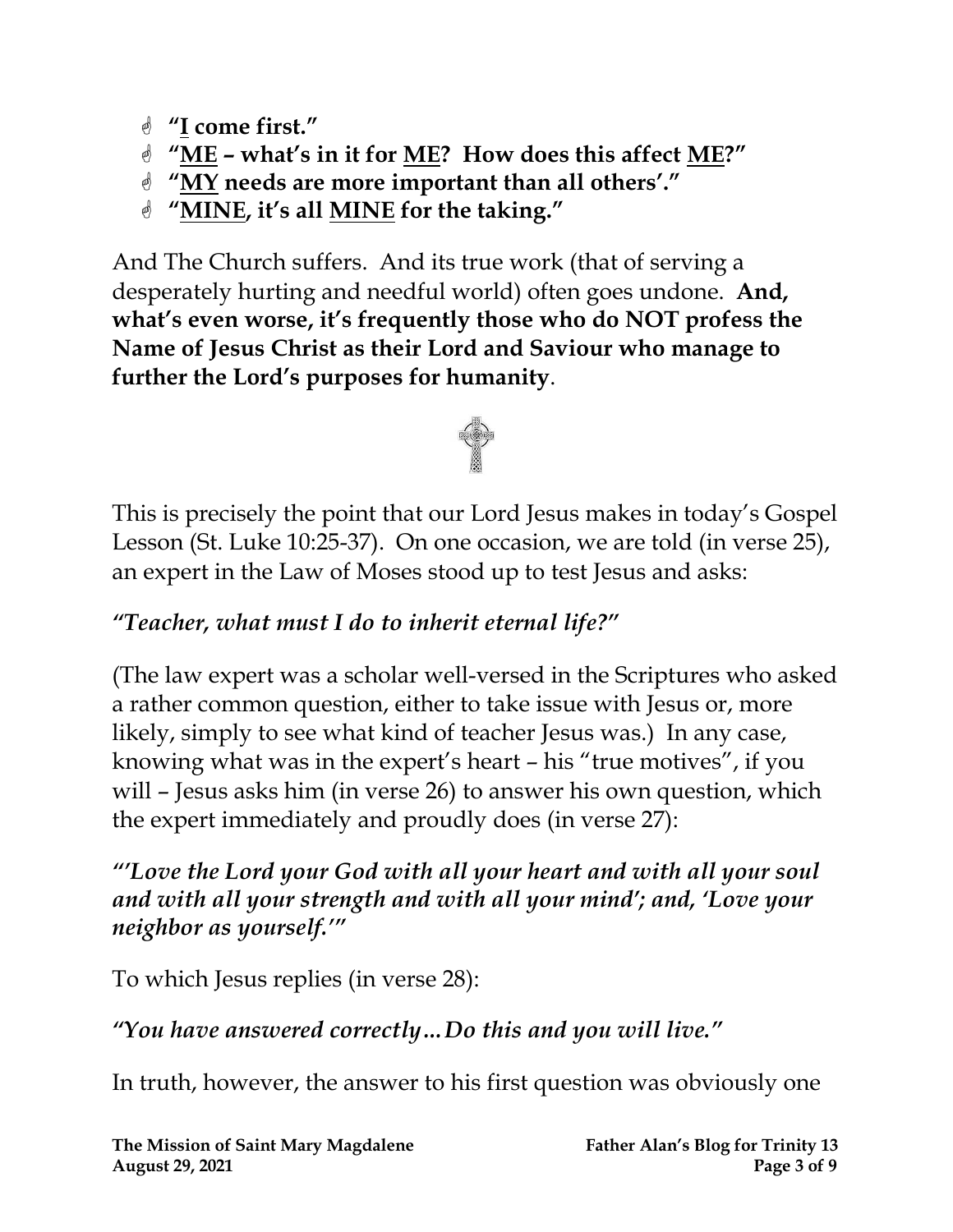that the expert knew; thus, he wasn't satisfied with merely **looking** intelligent. Instead, **to gain even more credibility with** (and **to appear even more imposing to**) the other people who were present, the expert, with his "follow-up" question (in verse 29), decided to put Jesus on the spot by testing our Lord and arrogantly demanding to know His own interpretation:

#### *"But the REAL question is: WHO IS MY NEIGHBOUR?"*

In response to the expert's "real" question, Jesus, as is His tendency when having to deal with smug self-righteous people who like to make it all about themselves,

## **(That's right,** *"IT'S ALL ABOUT ME"***),**

does something totally unexpected. He proceeds (in verses 30-35) to tell a parable of a man who went DOWN from Jerusalem to Jericho. To explain:

- **The road from Jerusalem to Jericho was about 17 miles long.**
- **And a descent from about 2,500 feet** *above* **sea level to about 800 feet** *below* **sea level (a total difference in altitude of 3,300 feet** *downwards*)**.**
- **That is, from** *high* **to** *low* **– and from** *light* **to** *darkness* **(for the people in Jesus' time were well acquainted with the perilous and dangerous road from Jerusalem to Jericho, as it ran through hot barren rocky desert wilderness and was also notorious for providing ample places for robbers to waylay defenseless travellers).**

As Jesus relates in verses 31-32 of His parable, a priest (a religious leader) and a Levite (a lay associate) – in other words, two so-called "religious" people who should have known and acted better – chose to make it a higher priority to remain "ceremonially clean" (and, thus, be able to worship at the Temple in Jerusalem) rather than to risk touching what appeared to be a dead body.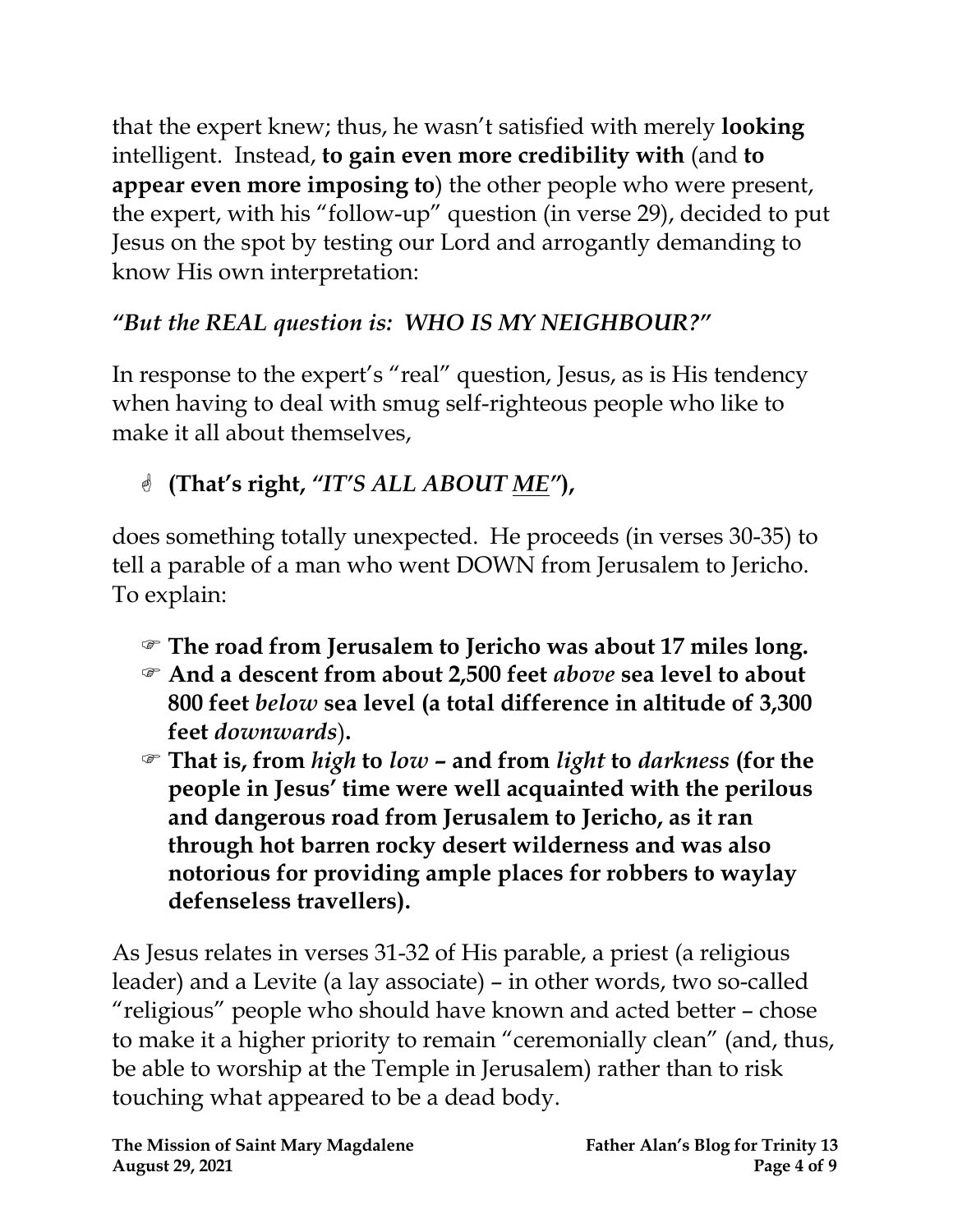#### **(Right again,** *"IT'S ALL ABOUT ME"***)**



It is interesting to note that the person Jesus commends in His parable (verse 33) was a **hated foreigner** (for Jews considered Samaritans to be "dogs" and "half breeds" both physically and spiritually). In contrast, the Samaritans in Jesus' day (who occupied the territory between Judea in the south and Galilee in the north), regarded themselves as inheritors of the true religion of Moses and as descendants of the ten tribes that comprised the original Northern Kingdom of Israel.

The long-standing feud between the Samaritans and the Jews in Jerusalem went all the way back to the settlement of foreigners in the northern part of the Divided Kingdoms of Israel and Judah by the Assyrians after its fall in 721 BC, as chronicled in 2 Kings 17:24. (Incidentally, the northern part of the divided kingdom was also known as "Samaria", the name of its capital city, and its inhabitants were called "Samaritans". In the same fashion, "Jerusalem", as the capital city of the southern part of the divided kingdom, was also used interchangeably with the name of Judah.) In any event, the few Israelites who remained in the vanquished "Northern Kingdom" of Israel or "Samaria" intermarried and intermingled with these foreigners – hence, the Jews' use of the derisive terms "half breeds" and "dogs" to describe Samaritans and their offspring. Moreover, there had been further trouble between the Jews and the Samaritans at the time of the Jews' return from their exile in Babylon during the 6th and 5th centuries BC (as detailed in Ezra 4 and Nehemiah 6) because the Samaritans had already built their own temple on Mt. Gerizim, near the original site of the city of Samaria; thus, the Samaritans ignored the rebuilt Temple at Jerusalem as the main (that is, sole) place of worship. As well, they only accepted as their Scriptures the "Law of Moses" (also called the "Pentateuch" or "Torah"), consisting of the first five books of the Old Testament – Genesis, Exodus,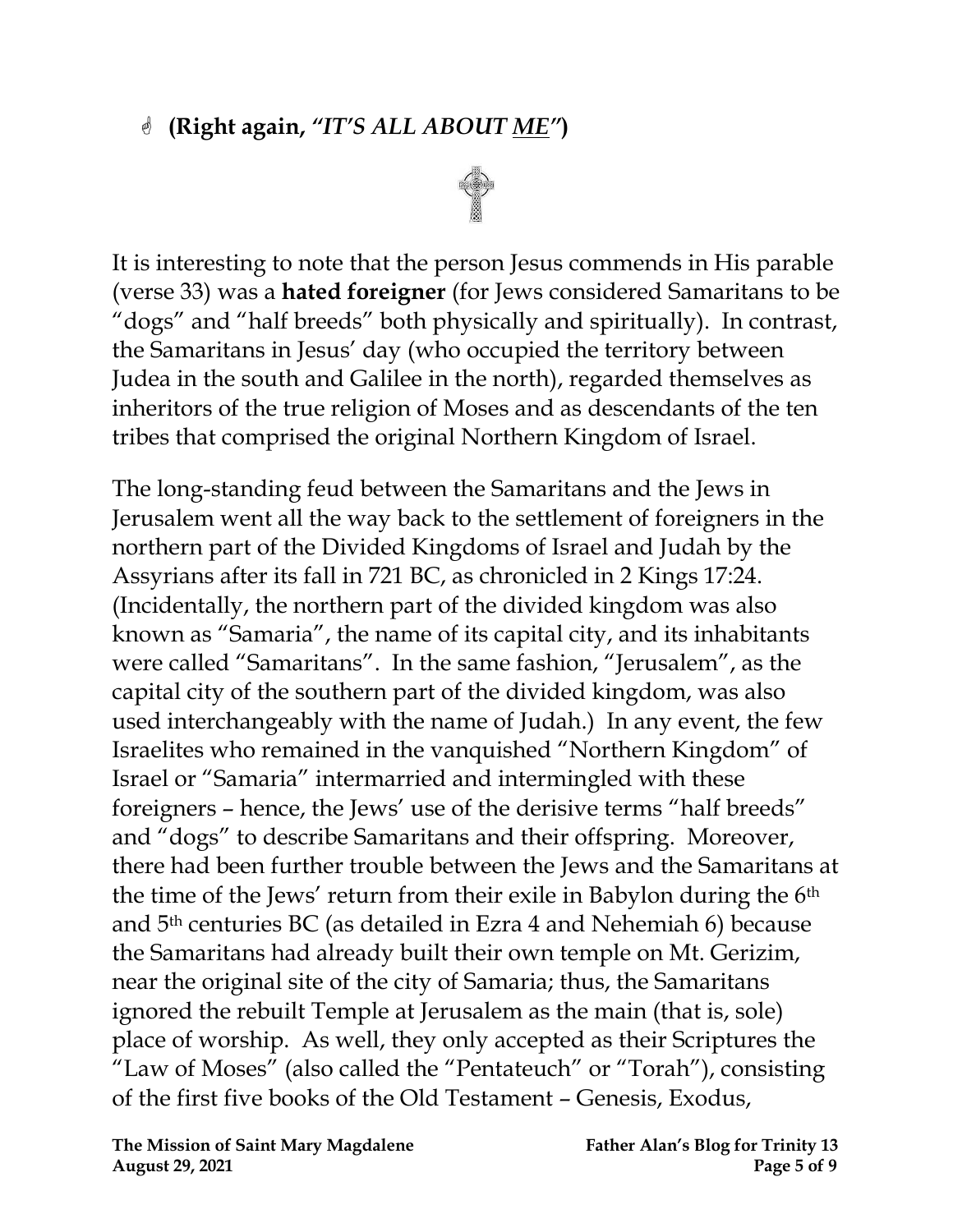Leviticus, Numbers, and Deuteronomy – meaning that Samaritans completely disregarded the later Old Testament books (including the Psalms and the Prophets) and, therefore, had (what Jews considered to be) a woefully incomplete and misguided understanding of Who God "was" and what He "was about" – hence, the Jews' repeated use of the derisive terms "dogs" and "half breeds" to describe the Samaritans' "watered-down" religion and religious practices.

#### **Therefore, by using a Samaritan as the protagonist in His parable, Jesus was asserting that:**

**Love knows no national or religious boundaries.**



The oil and the wine that the Samaritan placed on the man's wounds (verse 34b) were to sterilize and to promote healing. And the two silver coins that the Samaritan spent on the man at the inn (verse 35a) represented **two days' wages**. (Now, **really,** who would spend two days' wages on a **complete stranger**?!?) At any rate, two days' wages in Jesus' time was enough money to keep the man at the inn for up to **two months**. In conclusion, then, Jesus' question back to the expert (in verse 36), in effect, becomes:

#### *"Who proves he is the good neighbour by his actions?"*

Suddenly feeling more than a little embarrassed and, most likely, chastened – no doubt because of his own prejudice toward (and hatred of) Samaritans – the law expert humbly admits (in verse 37b):

*"The one who had MERCY on him."*

Jesus then commands the expert (in verse 37c) to:

*"Go and do likewise."*

**The Mission of Saint Mary Magdalene Father Alan's Blog for Trinity 13 August 29, 2021 Page 6** of 9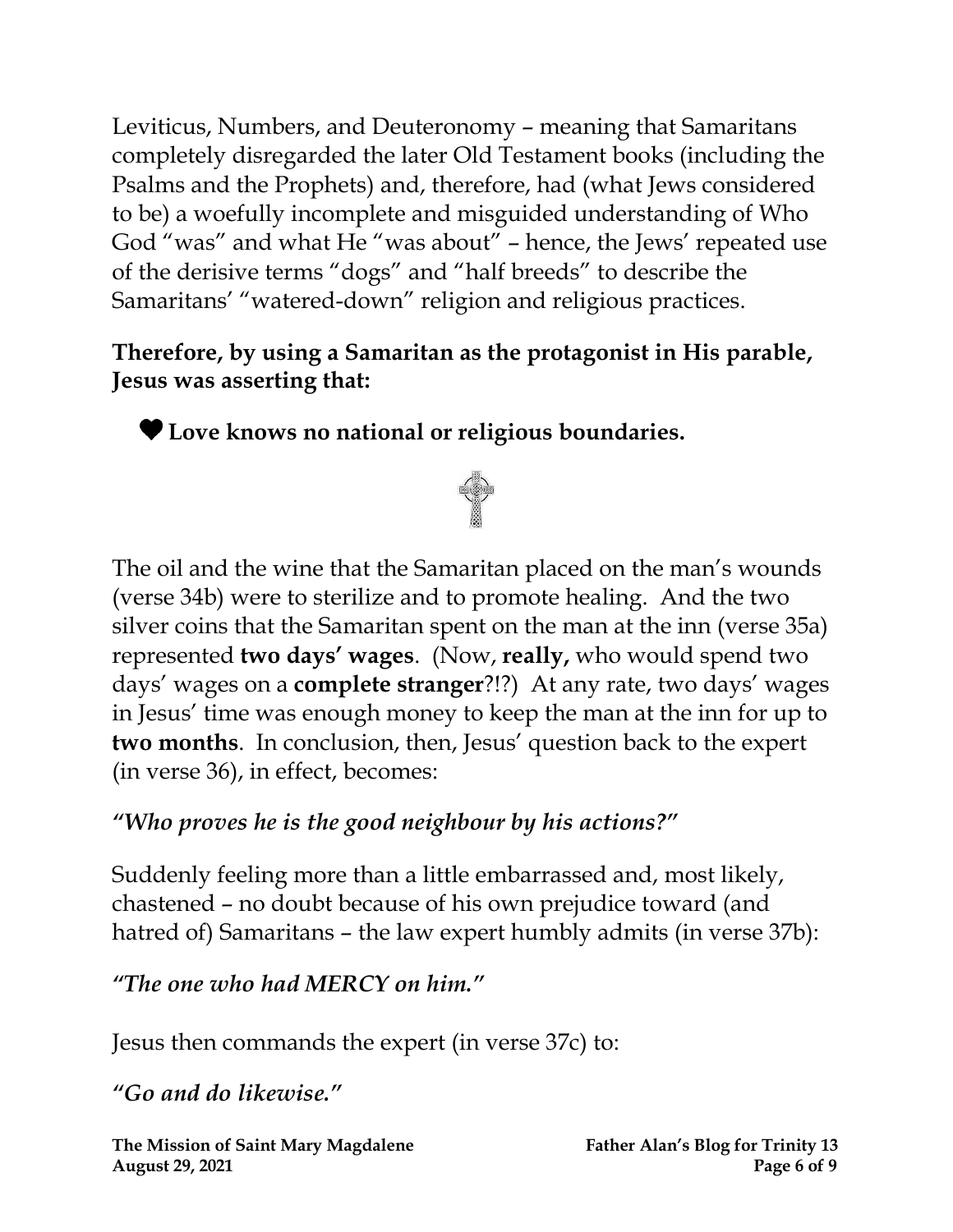And Jesus requires the same of us.

In other words:

## *"IT'S NOT ALL ABOUT ME"*.

Similarly, as St. Paul asserts in today's Epistle Lesson to the Galatians (5:16-24), it's all about "walking and living in the Spirit" and "bearing the fruit of the Spirit" (as listed in verse 22b):

*"…love, joy, peace, patience, kindness, goodness, faithfulness, gentleness and self-control."*

Bearing this in mind, I once heard the following story on a CBC Radio programme called, "Under the Influence":

*"A few years ago, a man was enroute from a business trip in LA to his daughter's home in Denver to see his three-year old grandson for the last time.*

*"The boy, beaten into a coma by his mother's live-in boyfriend, was being taken off life-support at 9 p.m. that evening, so his organs could be used to save other lives.*

*"The man's wife called the airline to arrange the last-minute flight and explain the emergency of the situation, but the man got held up by relentless LA traffic and when he finally made it to the airport, he encountered long line-ups and didn't make it to the gate on time.*

*"When the man finally got there, 12 full minutes after the plane was scheduled to leave, he was shocked to find the plane still there. The pilot met him at the gate and said, 'They can't go anywhere without me, and I wasn't going anywhere without you.'"*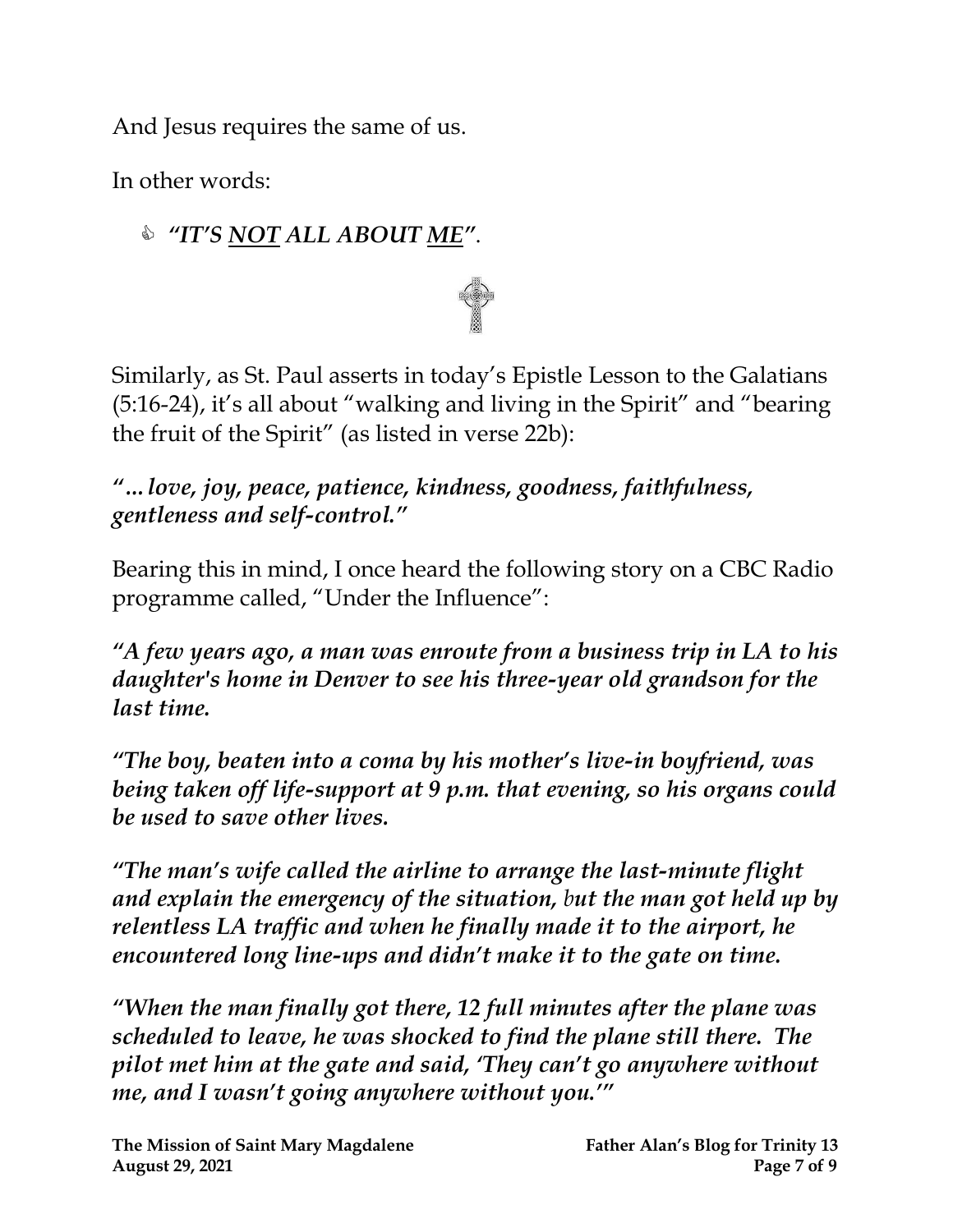Conversely, as St. Paul teaches us (in verses 19b-21a of today's Epistle Lesson) it's NOT all about fulfilling the desires of the flesh, or of the sinful nature, such as:

*"…sexual immorality, impurity and debauchery; idolatry and witchcraft; drunkenness, orgies and the like; hatred, discord, jealousy, fits of rage, selfish ambition, dissensions, factions and envy; drunkenness, orgies and the like."*

## **(Again,** *"IT'S NOT ALL ABOUT ME"***)**.

Instead, St. Paul reminds us that those who belong to Jesus have crucified the sinful nature with its passions and desires. And because Jesus was crucified for us – and gave everything for us, so that we might live forever with Him in heaven – we (who are no better off than waylaid strangers on the rocky road of life: hurt, cut, and bleeding because of our sins) are to be pitied and are badly in need of forgiveness and healing, for we are so blinded and enslaved by our sinful natures.

- **So, when we say,** *"I come first" ,*
- **Jesus says***, "Yes, ALL of my beloved come first".*
- **And when we say,** *"ME what's in it for ME? How does this affect ME?"***,**
- **Jesus says***, "ALL of my beloved can be with me in paradise"***.**
- **And when we say,** *"MY needs are more important than all others'"* **,**
- **Jesus says***, "ALL of my beloved are important enough for me to die for"***.**
- **And when we say,** *"MINE it's all MINE for the taking"* **,**
- **Jesus says***, "ALL of my beloved—who so choose—will inherit ALL the glories of heaven"***.**